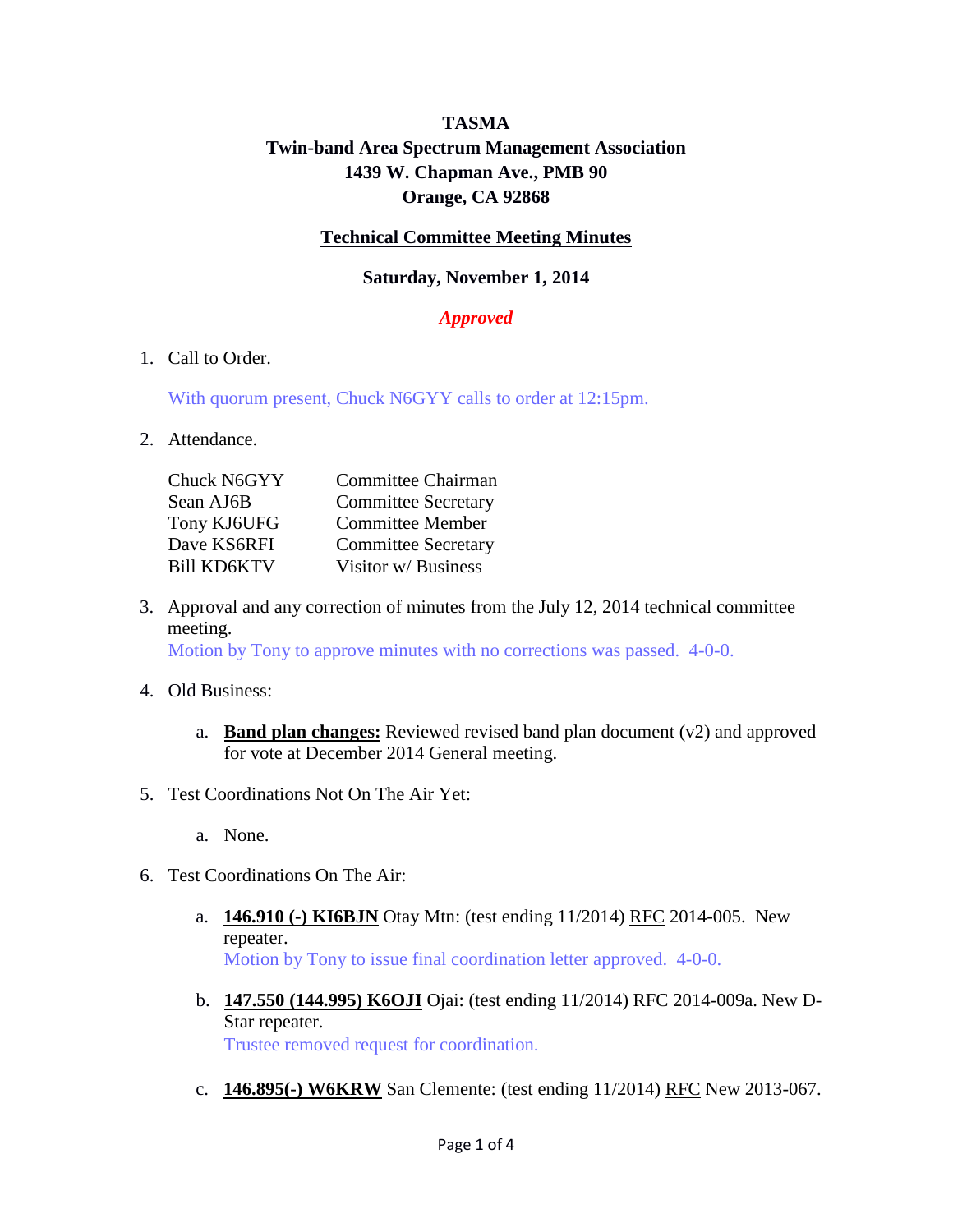New transmitter in simulcast.

Motion by Tony to issue final coordination letter approved. 4-0-0.

d. **147.060(+) WD6EBY** Oxnard: (test ending 11/2014) RFC 2014-022. New repeater.

Motion by Tony to issue final coordination letter approved. 4-0-0.

- e. **147.000(+) K6CLX** Desert Tower: (test ending 11/2014) RFC 2014-023. Location move. Motion by Sean to issue final coordination letter approved. 4-0-0.
- f. **147.390(+) AA7SQ** El Mirage: (test ending 11/2014) RFC 2014-025. New repeater. Motion by Tony to issue final coordination letter approved. 4-0-0.
- g. **146.760(-) KD6QLT** Palm Springs: (on air) RFC Update 2013-065d. New repeater in test coordination test ending 3-2015. No action as this time.
- 7. Coordination Waiting List:

|     | Date:           | <b>Expire:</b> | <b>Call Sign:</b> | RFC:     | <b>Location:</b>                |
|-----|-----------------|----------------|-------------------|----------|---------------------------------|
|     | a. $04/03/2009$ | 12/2014        | K6AMS             | 2009-040 | <b>Running Springs</b>          |
|     | b. $05/25/2009$ | 12/2014        | KF6HKM            |          | 2014-007(ud) Contractor's Point |
|     | c. $05/25/2009$ | 12/2014        | KF6HKM            |          | $2014-007(ud)$ Oat Mountain     |
| d – | 12/01/2012      | 3/2015         | W6NUT)            |          | 2012-009em Contractor's Point   |

*Waiting list applicants remain on the waiting list for one year per waiting list guidelines.*

*Committee reviewed waiting list and no coordination activity was available for the waiting list at this time.*

- 8. New Business:
	- a. **147.420(146.475) AI6BX** Redlands: RFC 2014-028. New Repeater. Motion by Tony to issue test coordination ending in 3/2015 approved. 4-0-0.
	- b. **147.645(-) K6RIA** Rialto: RFC 2014-029. New Repeater. Motion by Tony to issue test coordination ending in 3/2015 approved. 4-0-0.
	- c. **145.340(-) K6JM** Anza: OOCP 2014-030. Incorrect Trustee History. Motion by Chuck to approve transfer of coordination passed. 4-0-0. K6NRC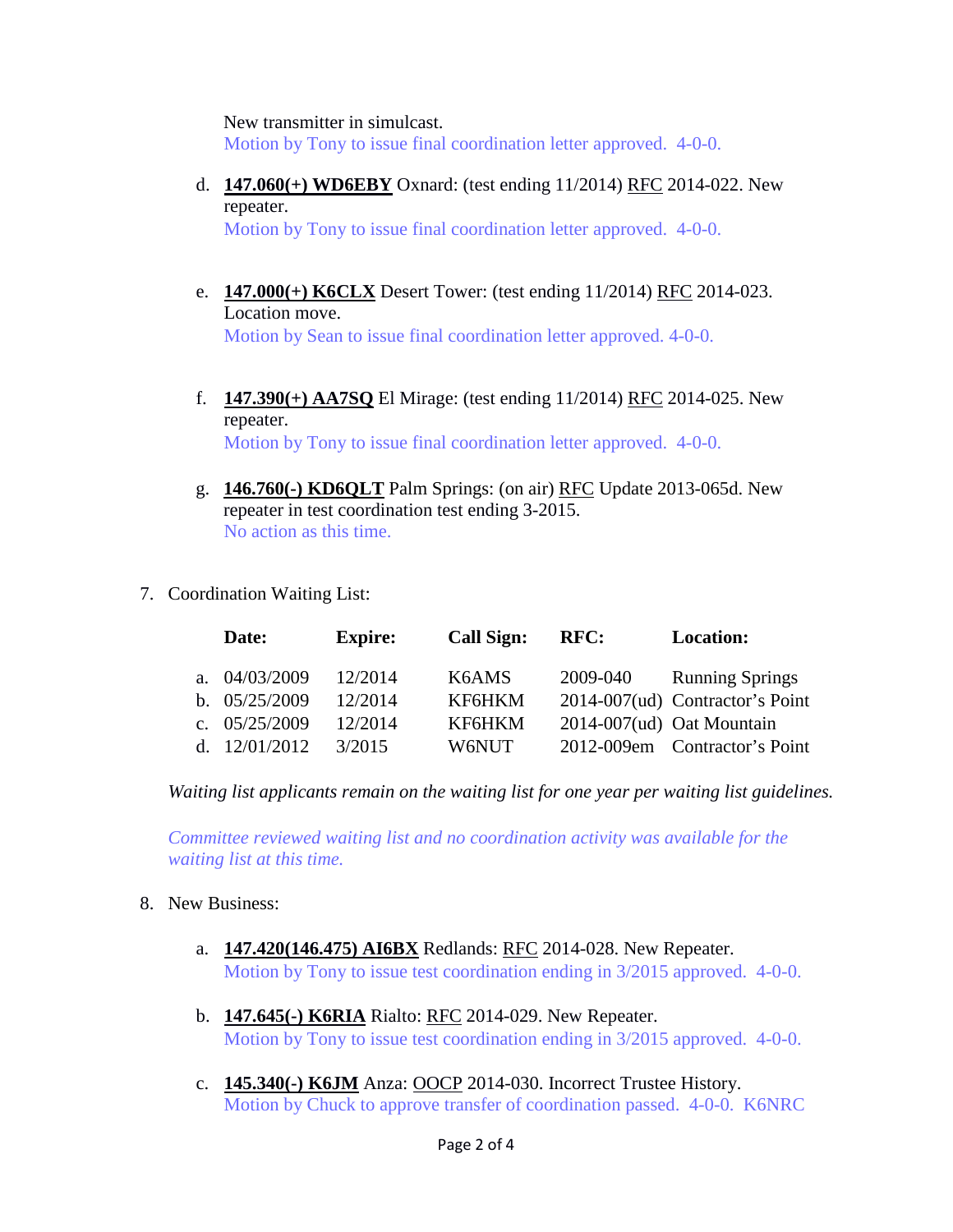now trustee.

- d. **145.360(-) K9KAO** Riverside: RFC 2014-031. Trustee Change. Motion by Chuck to approve transfer of coordination passed. 4-0-0.
- e. **146.880(-) KK6JYT** Los Angeles: RFC 2014-032. New Repeater. Tabled to next meeting for more information.
- f. **147.435(146.400)** K6MWT Santiago Peak: RFC 2014-033. Trustee Change. Location Change. Motion by Tony to approve transfer of coordination passed. 4-0-0.
- g. **147.550 (-) K6OJI** Sulphur Mtn: RFC 2014-034. Trustee Change. Trustee removed request for coordination.
- h. **146.025 (+) W6ECS** Hesperia: RFC 2014-035. New Repeater. Motion by Sean to issue test coordination ending in 3/2015 approved. 4-0-0.
- i. **145.180(-) KC6JTN** Lucerne Valley: RFC 2014-037. Parameter change. Motion by Tony to grant parameter change request passed. 4-0-0.
- j. **147.075(+) KN6RW** Littlerock: OOCP 2014-036. Possible repeater location change. Unable to contact trustee. Possible off frequency. Motion by Tony to send OOCP notice approved. 4-0-0.
- k. **147.420(146.475) AA6RJ** Palos Verdes: OOCP 2014-038. Reported running on reverse with simplex Echolink node. (CM) Motion to contact trustee with requested repeater changes by Sean passed. 4-0-0.
- l. **147.300(+) WA6PPS** Verdugo Peak: OOCP 2014-039. Appears repeater is running on 144.505 instead. Repeater appears to be operating normally. No further action.
- m. **144.505(+) W6COH** Hemet: OOCP 2014-040. Reported location change/operating from new location. Reported power output change. Tabled to next meeting to gather further information.
- n. **146.910(-) KI6BJN** Mt Otay: OOCP 2014-041. Possible interference complaint from W6CTR repeater. From our studies, we find any possible interference appears to be not harmful. Interference complaint is dismissed.
- 9. Sub-Committee Business:
	- a. Forms and Procedures 2014 subcommittee report.